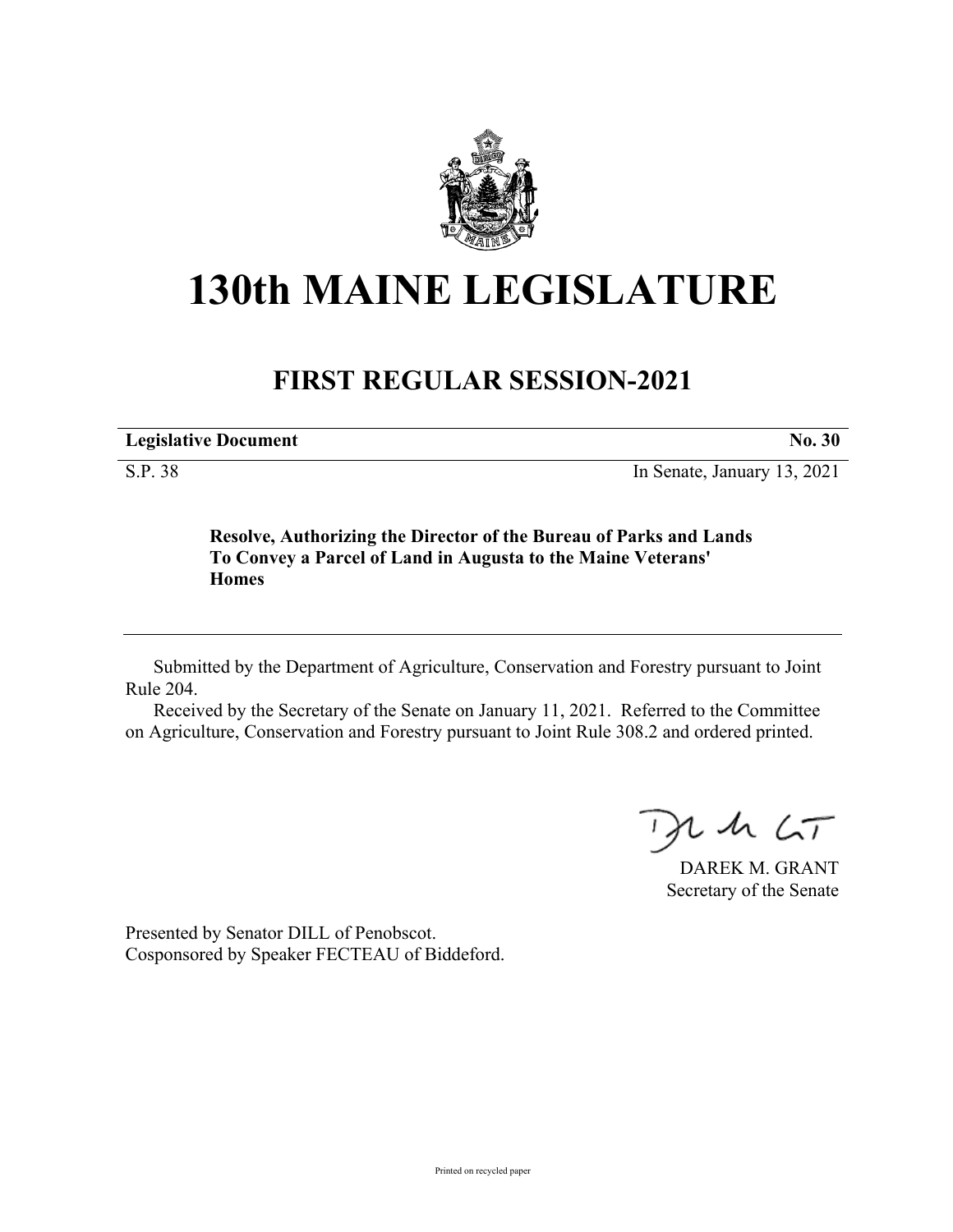1 **Preamble.** The Constitution of Maine, Article IX, Section 23 requires that real estate 2 held by the State for conservation or recreation purposes may not be reduced or its uses 3 substantially altered except on the vote of 2/3 of all members elected to each House.

4 **Whereas,** certain real estate authorized for conveyance by this resolve is within the 5 designations described in the Maine Revised Statutes, Title 12, section 598-A; and

6 **Whereas,** title to the parcel of land underlying the veterans' home in Augusta was 7 conveyed by the former Department of Conservation, Bureau of Public Lands to the Maine 8 Veterans' Homes in order to provide security for the issuance of bonds to finance the 9 construction of a veterans' home in Aroostook County and in southern Maine and the 10 legislation and deed related to that conveyance requires that the parcel revert back to the 11 State when all bonds described in subsection 1 of the deed conveying the property to the 12 Maine Veterans' Homes mature and all outstanding principal, interest and premium, if any, 13 on the bonds has been paid to the bondholders and any indenture mortgage securing the 14 bonds has been defeased; and

15 **Whereas,** once the parcel reverts, the Director of the Bureau of Parks and Lands 16 within the Department of Agriculture, Conservation and Forestry is required to enter into 17 a lease with the Maine Veterans' Homes under the same terms as the previous lease as long 18 as the property is used for the purposes associated with the maintenance of a veterans' home 19 in Augusta; and

20 **Whereas,** the Maine Veterans' Homes are constructing a new facility in Augusta and 21 will not require the use of the existing veterans' home or require a lease for the existing 22 veterans' home and operation of the existing veterans' home will cease and the Director of 23 the Bureau of Parks and Lands within the Department of Agriculture, Conservation and 24 Forestry would then be authorized to sell the land to the Maine Veterans' Homes, upon 25 legislative authorization, to allow the Maine Veterans' Homes to sell the structure and the 26 land it is on to a future buyer; and

27 **Whereas,** the Director of the Bureau of Parks and Lands within the Department of 28 Agriculture, Conservation and Forestry may sell, lease or exchange lands with the approval 29 of the Legislature in accordance with the Maine Revised Statutes, Title 12, sections 1814, 30 1837 and 1851; now, therefore, be it

31 **Sec. 1. Director of the Bureau of Parks and Lands is authorized, but not**  32 **directed, to convey certain land occupied by the Maine Veterans' Home**  33 **located at the corner of Cony Road and Piggery Road in Augusta, Maine.**  34 **Resolved:** That the Director of the Bureau of Parks and Lands within the Department of 35 Agriculture, Conservation and Forestry may convey, by quitclaim deed without covenant 36 for an appraised fair market value that is the higher of 2 appraisals or the highest of more 37 than 2 appraisals, one appraisal paid for the Bureau of Parks and Lands and the second paid 38 for by the Maine Veterans' Homes, and on such other terms and conditions as the director 39 may direct, a certain parcel of land with a total of approximately 8.9 acres, being the 40 property that the veterans' home was constructed on, referred to in this resolve as "the 41 property," situated at the corner of Cony Road and Piggery Road in Augusta, County of 42 Kennebec, together with all appurtenant rights and easements located on that property, to 43 the Maine Veterans' Homes. In addition, the Director of the Bureau of Parks and Lands 44 may grant approval, as required by Resolve 1989, chapter 29 and the deed conveying the